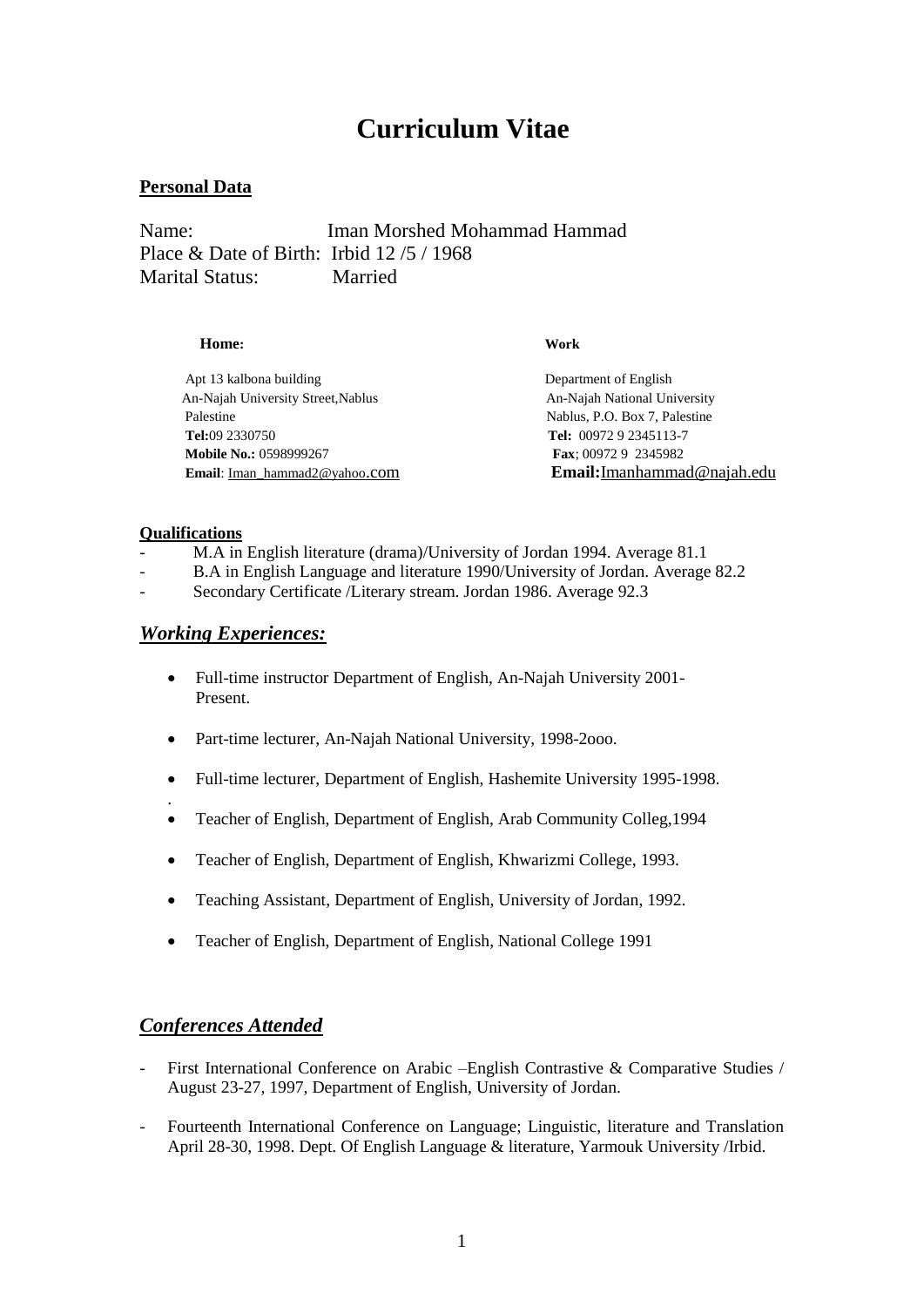- A series of workshops & convention on women affairs & democracy organized by Konrad Adenauer Institution in Amman.
- An interview on JTV/Channel 2/Encounter, hosted by Rami Khouri, December 1998.
- First Symposium on Teaching English Language and Literature, English Department An-Najah University, 2005.
- International Conference on Gender and the Palestinian Curriculum. November 2007,Al- Quds University.
- International Conference on Women, Leadership, State, and Society. May 3, 2009.Title of paper presented:" Political Participation Behind the Curtains: Obstacles to Women's Empowerment."
- The American Studies Symposium: Mapping American Studies in Palestine. September 30<sup>th</sup>, 2009. An-Najah National University.
- Seminar for Excellence in Teaching. June  $27<sup>th</sup>$ -June  $1<sup>st</sup>$  2010.
- Academic Colloquium 2010: Building Partnership in Teaching Excellence, Ramallah, 31<sup>st</sup>  $-1$ <sup>st</sup>, 2010.
- Fourth International Conference on Translation and the Dialogue of Cultures. September 25<sup>th,</sup> 2011 An-Najah National University, Nablus, Palestine.
- Translation's Second International Conference on Language, Literature, Linguistics & Translation to be held at Zarqa University , 28 to 29 March 2012.
- 1st International Conference on: "Current Academic Research. An-Najah National University in Nablus, Palestine, Saturday and Sunday, May 5th and 6th, 2012
- Fifth International Conference on Translation and the Dialogue of Cultures September  $17<sup>th</sup>$ , 2012 An-Najah National University
- Exchanging Innovative Models in Higher Education. June  $1<sup>st</sup> 2<sup>nd</sup>$  2012. Movenpick Hotel. Bethlehem University and An-Najah National University. Ramallah, Palestine.
- Symposia on Excellence in Learning and Teaching in higher Education. An-Najah National University , Nablus, Palestine, Wednesday, May 22nd ,2013

#### *Course Attended:*

- 1- A special Translation Course for Teachers of Community Colleges 1-6- 1991/7-7-1991/Center of Consultation Technical Services & Studies, University of Jordan/40 hours.
- 2- Measurement & Evaluation Course ,Ministry of Education ,Amman 21/4/1994- 5/5/1994. (15 hours)
- 3- Comprehensive Computer Course. Center of Studies, Consultation and Community Service/Hashemite University 21/3/1998-6/5/1998 (60 hours).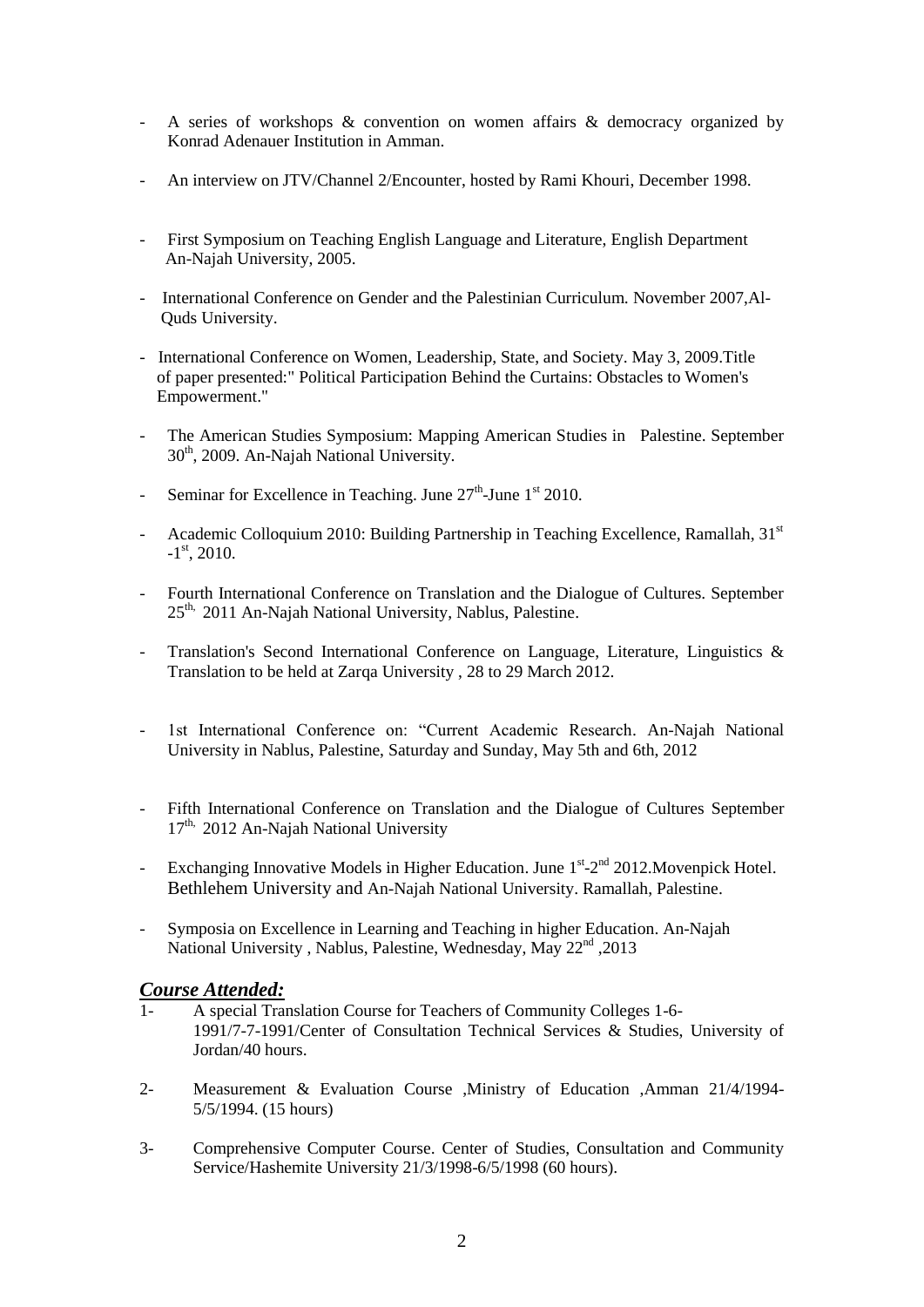- 4- A series of seminars & lectures organized by E.E. U. about methods of teaching English , Hashemite University Faculty of Educational Sciences.1995-1998.
- 5- Designed and taught courses in conversation, Hashemite University, Center of Studies, Consultation and Community Service June- August 1998.
- 6- A Course in Teaching Excel \ An-Najah National University\2006.
- 7- Teaching Excellence

#### *Interests*

- English literature
- Women Affairs
- Free verse
- Journalism

### *Skills*

- Full command of written  $&$  spoken English.
- Full command of written & spoken Arabic.
- Computer literate.
- Translation.
- Writing journalistic articles.
- Writing free verse in Arabic and English.
- Driving.

#### *Selected Activities*

- 1- Prepared and presented TV series on political and social issues 2005- 2008.Afaq TV, Nablus.
- 2- Coordinated and presented public lectures on the political participation of women.
- 3- Presented public lectures on the image of the woman in Arabic mass media, Hashemite University and Qurtuba Community College, 1996.
- 4- Composed and recited poems on the Woman's Day.
- 5- Participated in several poetic meetings, Hashemite University and Hawwa' Center.
- 6- Designed a course description for a course entitled "Language Skills".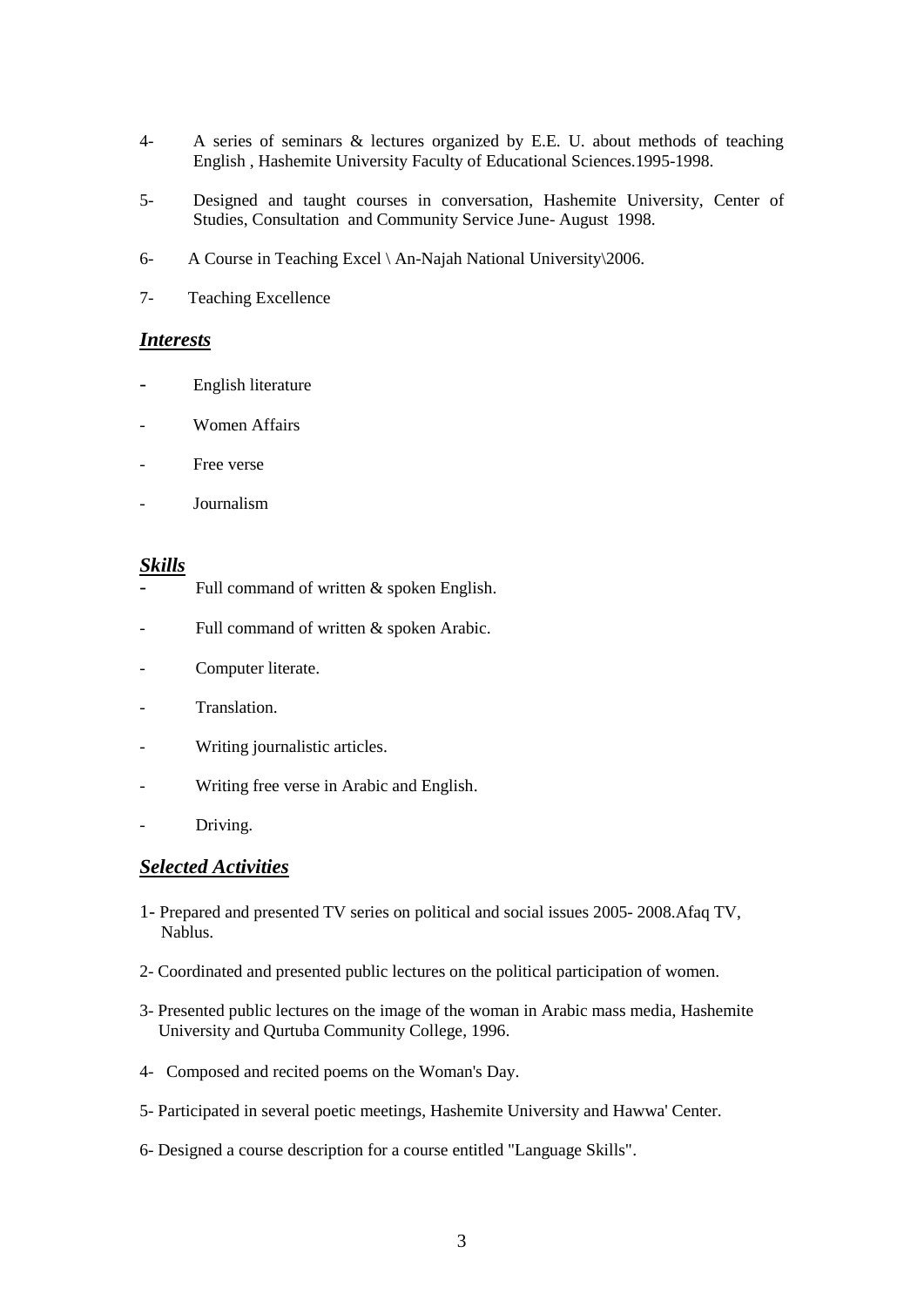- 7- Facilitated the discussion of the theme of Literature and the media in PalFest 2010 with Victoria Brittain.
- 8- Headed The Cultural Committee at The Hashemite University 1995-1998
- 9- Collected the poems I composed to be published.

10- Wrote a series of political essays, Al Quds Newspaper. 11- IBT. 12- Jordanian TOEFL.

# *Publications*

"Could Questions be Answers? The Personal Growth Method in Teaching Literature."IJEAS. Volume 13.2012.

# *Research Projects*

Throughout my career as a university instructor, I embarked on many research projects, but due to the fact that I am still an M.A holder, I did not publish these papers hoping to get my PhD and then put these projects into their final shape. Here is a sample of these projects:

1. "The Mosaic of Power: The Typical Shavian Woman." (Presented in The Fourteenth International Conference on Language; Linguistics, Literature and Translation, April 28-30, 1998. Dept. Of English Language & literature Yarmouk University, Irbid.)

- 2. " Lost on the Way to Sanity: A Study of Eliot'*s* 'The Waste Land' and Pynchon's *The Crying Of Lot 49*."
- 3."The Journey from the Inferno to the Purgatory: A study of Eliot's 'The Waste Land', 'Gerontion' and 'The Hollow Men."
- 4." The Immense Panorama of Loss: A Study of the Image of Contemporary Man in 'The Waste Land."
- 5." Realism: The Complex Undertones."
- 6. " A Pearl of Hester's Own: The Subtle Fascination of Multi-Facet Symbolism in the Character of Pearl in Hawthorne's *The Scarlet Letter.*
- 7. "The Evocation of Fears: A Study of Eliot's *Murder in the Cathedral*"
- 8. Myth: A resurrection of Reality."
- 9."Political Participation Behind Curtains: Obstacles to Women's Empowerment." (Presented in the conference of Women and Leadership, Insan Center, Al Quds University, May3, 2009.

## *Courses Taught*